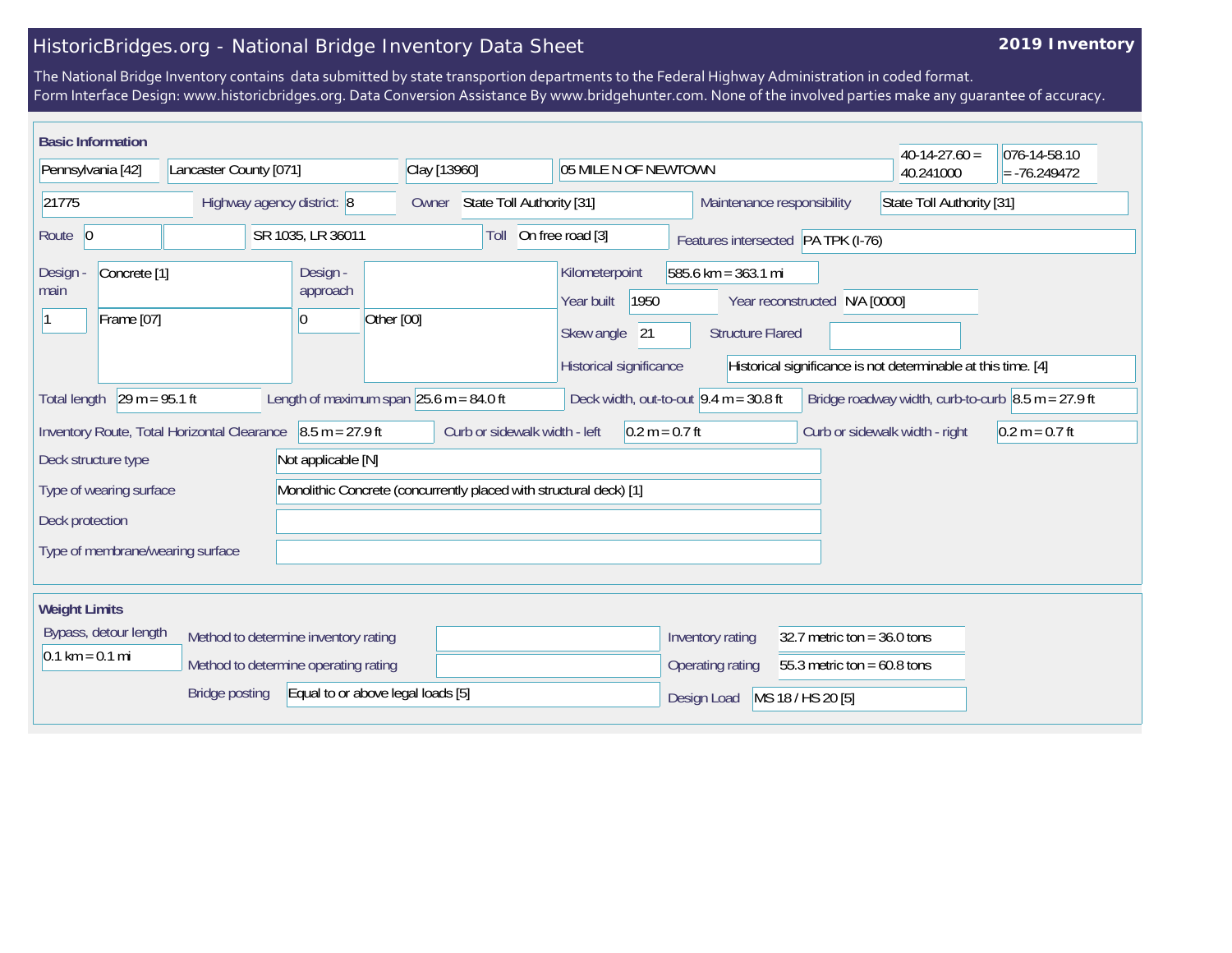| <b>Functional Details</b>                                                                                                                                    |                                                       |                   |                          |                                  |                                                       |  |  |  |
|--------------------------------------------------------------------------------------------------------------------------------------------------------------|-------------------------------------------------------|-------------------|--------------------------|----------------------------------|-------------------------------------------------------|--|--|--|
| 2030<br>Average daily truck traffi<br>Year 2018<br>Future average daily traffic<br>1563<br><b>Average Daily Traffic</b><br>1158<br>$ 10\rangle$<br>%<br>Year |                                                       |                   |                          |                                  |                                                       |  |  |  |
| Minor Collector (Rural) [08]<br>Road classification                                                                                                          | Lanes on structure 2                                  |                   |                          | Approach roadway width           | $17.9 m = 25.9 ft$                                    |  |  |  |
| Type of service on bridge Highway [1]                                                                                                                        | Direction of traffic 2 - way traffic [2]              |                   |                          | Bridge median                    |                                                       |  |  |  |
| Parallel structure designation<br>No parallel structure exists. [N]                                                                                          |                                                       |                   |                          |                                  |                                                       |  |  |  |
| Type of service under bridge                                                                                                                                 | Highway, with or without ped Lanes under structure 4  |                   | Navigation control       | Not applicable, no waterway. [N] |                                                       |  |  |  |
| Navigation horizontal clearance $ 0 = N/A $<br>Navigation vertical clearanc<br>$0 = N/A$                                                                     |                                                       |                   |                          |                                  |                                                       |  |  |  |
| Minimum navigation vertical clearance, vertical lift bridge $\vert$ 0 m = 0.0 ft<br>Minimum vertical clearance over bridge roadway<br>$99.99 m = 328.1 ft$   |                                                       |                   |                          |                                  |                                                       |  |  |  |
| Minimum lateral underclearance reference feature Highway beneath structure [H]                                                                               |                                                       |                   |                          |                                  |                                                       |  |  |  |
| Minimum lateral underclearance on left $1.2$ m = 3.9 ft<br>Minimum lateral underclearance on right $3.2$ m = 10.5 ft                                         |                                                       |                   |                          |                                  |                                                       |  |  |  |
| Minimum vertical underclearance reference feature Highway beneath structure [H]<br>Minimum Vertical Underclearance $ 4.55 \text{ m} = 14.9 \text{ ft} $      |                                                       |                   |                          |                                  |                                                       |  |  |  |
| Appraisal ratings - underclearances Basically intolerable requiring high priority of corrrective action [3]                                                  |                                                       |                   |                          |                                  |                                                       |  |  |  |
| <b>Repair and Replacement Plans</b>                                                                                                                          |                                                       |                   |                          |                                  |                                                       |  |  |  |
| Type of work to be performed                                                                                                                                 | Work to be done by owner's forces [2]<br>Work done by |                   |                          |                                  |                                                       |  |  |  |
| Bridge rehabilitation because of general structure<br>deterioration or inadequate strength. [35]                                                             | Bridge improvement cost                               | 16000             | Roadway improvement cost | 48000                            |                                                       |  |  |  |
|                                                                                                                                                              | Length of structure improvement                       | $37 m = 121.4 ft$ |                          | Total project cost<br>219000     |                                                       |  |  |  |
|                                                                                                                                                              | Year of improvement cost estimate                     |                   |                          |                                  |                                                       |  |  |  |
|                                                                                                                                                              | Border bridge - state                                 |                   |                          |                                  | Border bridge - percent responsibility of other state |  |  |  |
|                                                                                                                                                              | Border bridge - structure number                      |                   |                          |                                  |                                                       |  |  |  |